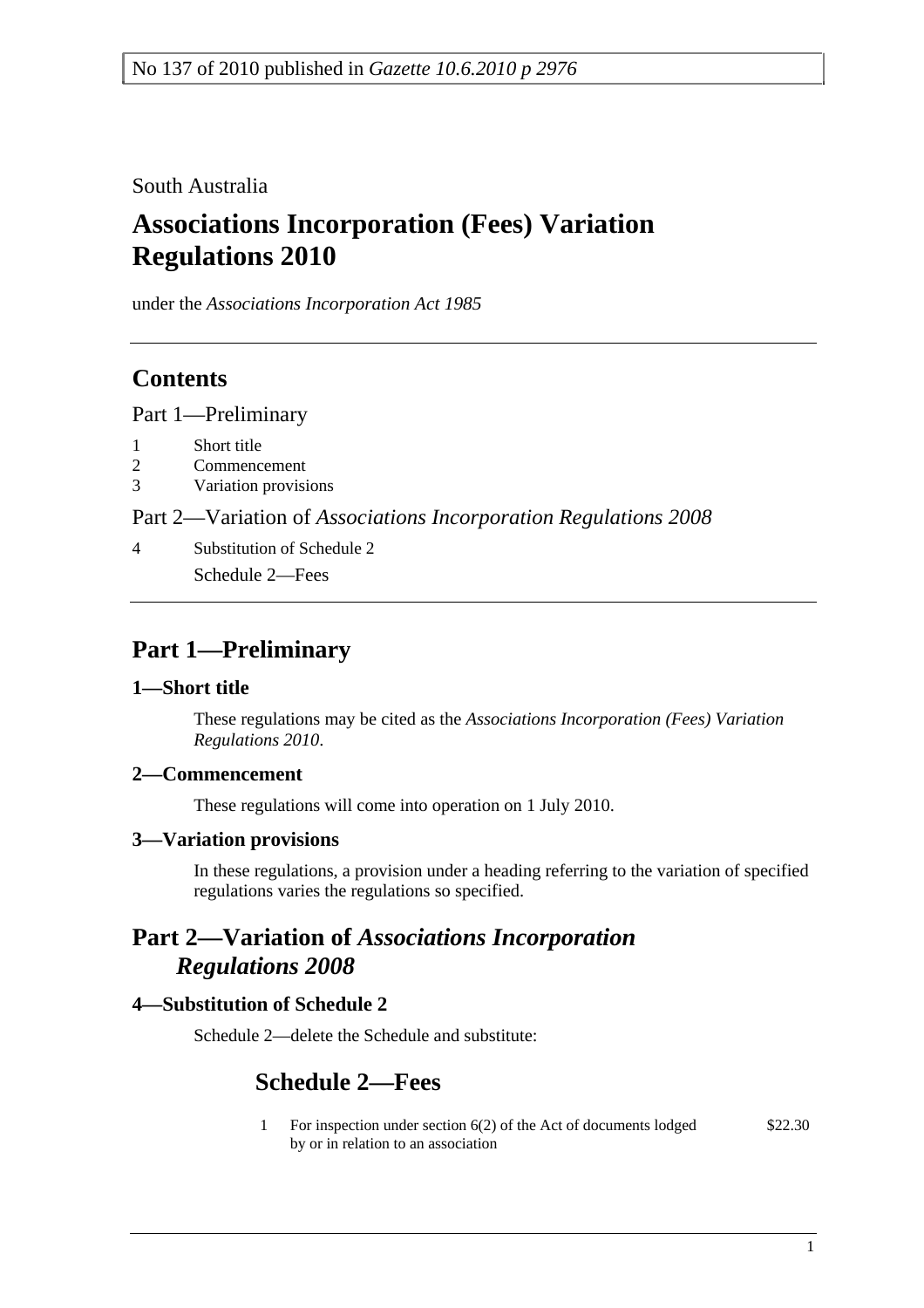| 2  | For the supply of an uncertified copy, or the supply of a copy of an<br>extract from, a document held by the Commission in relation to an<br>association (in addition to the fee payable under clause 1)—                                                                                                                    |          |
|----|------------------------------------------------------------------------------------------------------------------------------------------------------------------------------------------------------------------------------------------------------------------------------------------------------------------------------|----------|
|    | (a)<br>for 1 page                                                                                                                                                                                                                                                                                                            | \$4.85   |
|    | for each additional page or part of a page<br>(b)                                                                                                                                                                                                                                                                            | \$1.25   |
| 3  | For the supply of a certified copy of, or the supply of a certified<br>copy of an extract from, a document held by the Commission in<br>relation to an association (in addition to the fee payable under<br>clause $1$ ) $-$                                                                                                 |          |
|    | (a)<br>for 1 page                                                                                                                                                                                                                                                                                                            | \$22.30  |
|    | for each additional page or part of a page<br>(b)                                                                                                                                                                                                                                                                            | \$1.25   |
| 4  | On lodging an application to the Commission (not being an<br>application for which a fee is specified elsewhere in the Schedule)<br>to exercise any of the powers conferred on the Commission by the<br>Act, or by those provisions of the Corporations Act 2001 of the<br>Commonwealth applied by the Act to an association | \$54.50  |
| 5  | On lodging an application to the Minister to exercise any powers<br>conferred on the Minister by the Act                                                                                                                                                                                                                     | \$54.50  |
| 6  | On lodging an application for incorporation under section 19 of the<br>Act                                                                                                                                                                                                                                                   | \$161.00 |
| 7  | On lodging an application for amalgamation under section 22 of the<br>Act                                                                                                                                                                                                                                                    | \$161.00 |
| 8  | On lodging an application to register an alteration to rules under<br>section 24 of the Act (including an application to alter the name of<br>an association)                                                                                                                                                                | \$54.50  |
| 9  | For the approval of the Commission of an auditor under<br>section $35(2)(b)$ of the Act                                                                                                                                                                                                                                      | \$76.50  |
| 10 | On lodging a periodic return under section 36 of the Act                                                                                                                                                                                                                                                                     | \$76.50  |
| 11 | On submitting to the Commission for examination a draft<br>explanatory statement prior to its registration under the provisions<br>of the Corporations Act 2001 of the Commonwealth applied under<br>section 40A of the Act                                                                                                  | \$161.00 |
| 12 | On lodging an application for the approval of the Commission for<br>extension of period under section $41C(4)(a)$ of the Act                                                                                                                                                                                                 | \$57.00  |
| 13 | For consent of the Commission under section $43(1a)$ of the Act to<br>distribute surplus assets of an association on winding up among<br>members of the association                                                                                                                                                          | \$76.50  |
| 14 | On lodging an application to deregister an association under<br>section $43A(1)$ of the Act                                                                                                                                                                                                                                  | \$113.00 |
| 15 | On making a request of the Commission under section 43A(5) of<br>the Act (in addition to the fee payable under clause 14)                                                                                                                                                                                                    | \$76.50  |
| 16 | On lodging an application to the Commission to exercise the<br>powers conferred by section 44A or 46 of the Act                                                                                                                                                                                                              | \$76.50  |
| 17 | For an act done by the Commission—                                                                                                                                                                                                                                                                                           |          |
|    | representing a defunct association or its liquidator under<br>(a)<br>section 44A of the Act                                                                                                                                                                                                                                  | \$76.50  |